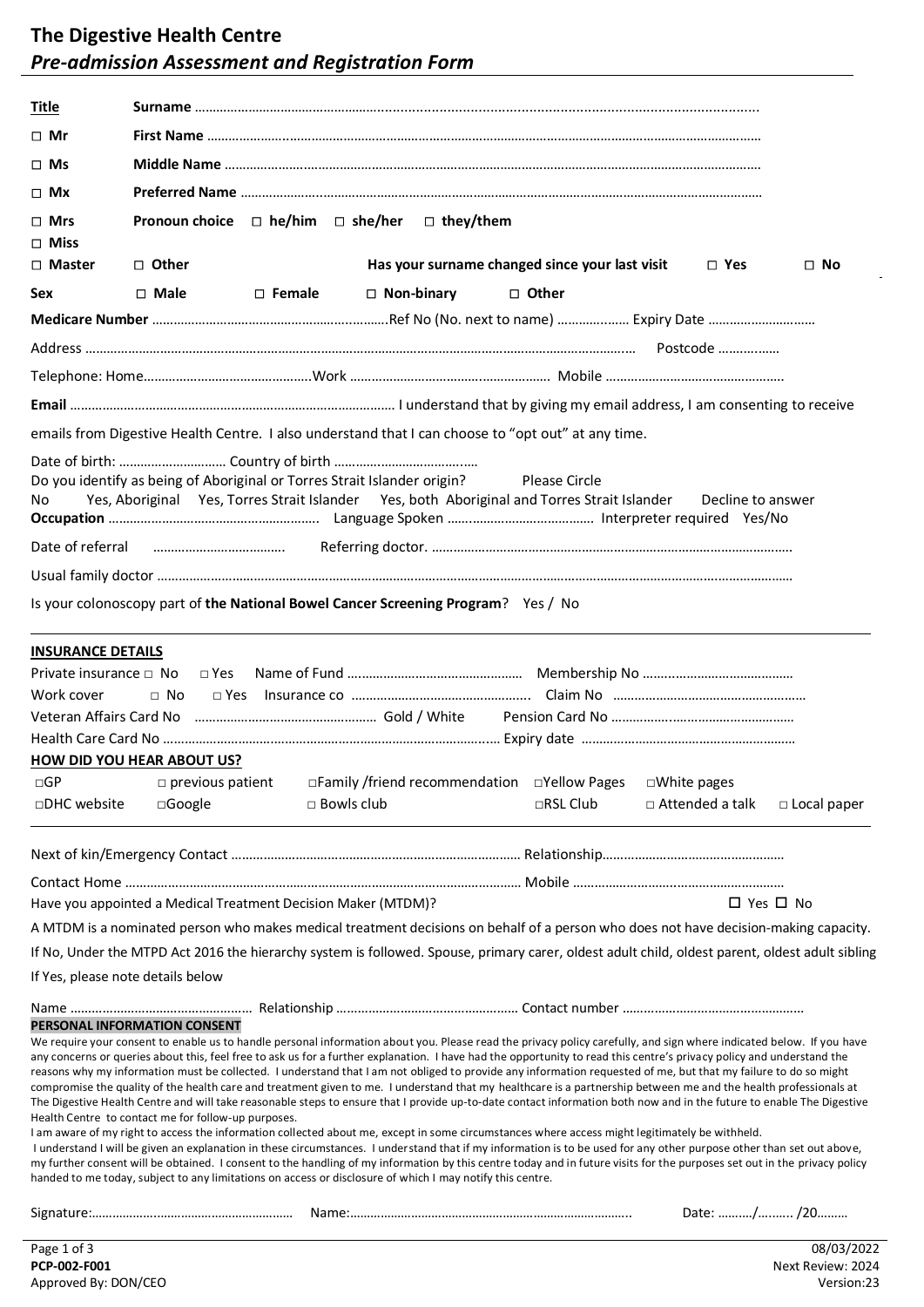## **The Digestive Health Centre** *Pre-admission Assessment and Registration Form*

| <b>PRE-ADMISSION ASSESSMENT</b><br><b>Patient Name:</b>                                                 |            |           | UR:                                                     |     |           |  |  |
|---------------------------------------------------------------------------------------------------------|------------|-----------|---------------------------------------------------------|-----|-----------|--|--|
| $\Box$ Face to Face $\Box$ Phone Date: Time:                                                            |            |           | <b>ADMISSION - Date:</b><br>Time:                       |     |           |  |  |
| Medical History reviewed: $\square$ Yes<br>$\Box$ No                                                    |            |           | $\Box$ Gastroscopy<br>$\Box$ Colonoscopy                |     |           |  |  |
| Further action required:<br>$\Box$ Yes                                                                  | $\Box$ No  |           | Comments:                                               |     |           |  |  |
| DO ANY OF THE FOLLOWING RELATE TO YOU? (Please tick Yes or No and circle appropriate condition)         |            |           |                                                         |     |           |  |  |
|                                                                                                         | <b>Yes</b> | <b>No</b> |                                                         | Yes | <b>No</b> |  |  |
| Heart attack / angina / pacemaker / Congenital                                                          |            |           | Do you drink alcohol? If yes how many glass/day?        |     |           |  |  |
| disease / valve problems/ heart surgery /<br>palpitations                                               |            |           | Do you use social drugs eg cocaine, marijuana?          |     |           |  |  |
| Internal defibrillator                                                                                  |            |           | Smoker, if yes, how many/day                            |     |           |  |  |
| Any other heart condition                                                                               |            |           | Ex smoker                                               |     |           |  |  |
| Diabetes: Diet / Tablets / Insulin                                                                      |            |           | <b>Major Hearing</b>                                    |     |           |  |  |
| Cancer                                                                                                  |            |           | Major sight loss                                        |     |           |  |  |
| Blood clots in legs / lungs                                                                             |            |           | Pregnant or breast feeding                              |     |           |  |  |
| Asthma / breathing problems eg; shortness of                                                            |            |           | Is there a family history of bowel cancer /             |     |           |  |  |
| breath/ TB / Sleep apnoea                                                                               |            |           | polyps?                                                 |     |           |  |  |
| Cold / Flu symptoms Eg; Sore throat/Cough/runny<br>nose/chills or a Chest infection in the past 14 days |            |           | Is there a family history of stomach cancer?            |     |           |  |  |
| Do you have a blood-borne virus such as HIV,<br>Hepatitis C or Hepatitis B?                             |            |           | <b>Migraines</b>                                        |     |           |  |  |
| Recent loss of sense of smell or taste?                                                                 |            |           | Epilepsy / fits / seizures / faints                     |     |           |  |  |
| Kidney disease                                                                                          |            |           | Intellectual/physical disability requiring carer        |     |           |  |  |
| High blood pressure                                                                                     |            |           | Have you had any difficulty thinking clearly<br>lately? |     |           |  |  |
| Stroke                                                                                                  |            |           | Have you ever been diagnosed Dementia?                  |     |           |  |  |
| Do you take any medications to assist you with your<br>mental health?                                   |            |           | Have you ever had an episode of delirium?               |     |           |  |  |
| Do you have any current mental health issues?                                                           |            |           |                                                         |     |           |  |  |

**PLEASE LIST ALL ILLNESSES, OPERATIONS & MEDICAL CONDITIONS THAT YOU HAVE HAD IN THE PAST.**

## **PLEASE LIST CURRENT MEDICATIONS YOU ARE TAKING INCLUDING COMPLEMENTARY/NATURAL MEDICINES**

| Do you have any allergies? i.e. drugs, tapes, latex, food $\Box$ Yes $\Box$ No Comments:                                                                                    |  |  |  |  |  |
|-----------------------------------------------------------------------------------------------------------------------------------------------------------------------------|--|--|--|--|--|
| Do you take any tablets to thin the blood? i.e. Warfarin, Aspirin, Plavix, Iscover, Xaralto $\Box$ Yes $\Box$ No<br>Comments:                                               |  |  |  |  |  |
| Have you, or any blood relatives, had any problems with general anaesthesia? $\Box$ Yes $\Box$ No<br>Comments:                                                              |  |  |  |  |  |
| Do you have a history of falls or are you at risk of falls? $\Box$ Yes $\Box$ No<br>Comments:                                                                               |  |  |  |  |  |
| Have you had or been exposed to a person with an infectious disease in the past 14 days? E.g. Chicken Pox, Measles $\Box$ Yes $\Box$ No                                     |  |  |  |  |  |
| Have you ever been infected or colonised by MRSA, VRE, CRE/CPE, Norovirus, Clostridium Difficile? $\Box$ Yes $\Box$ No                                                      |  |  |  |  |  |
| Have you been diagnosed with COVID-19? $\Box$ Yes $\Box$ No If Yes;<br>Date:                                                                                                |  |  |  |  |  |
| Have you been symptom free for 4 weeks post recovery?<br>$\Box$ Yes $\Box$ No                                                                                               |  |  |  |  |  |
| Covid-19 vaccination status                                                                                                                                                 |  |  |  |  |  |
| Double vaccinated<br>$\Box$ Partially vaccinated<br>$\Box$ Not vaccinated<br>$\Box$ No, I have a medical exemption<br>0                                                     |  |  |  |  |  |
| Are you currently required to self-isolate or quarantine, or awaiting a COVID-19 test result (except if you are part of a surveillance<br>$\Box$ Yes $\Box$ No<br>program)? |  |  |  |  |  |
| Are you a resident of an aged care facility? $\square$ Yes $\square$ No<br>Comments:                                                                                        |  |  |  |  |  |
| Do you have any open wounds, ulcers, cuts, pressure areas, or other skin problems? $\square$ Yes $\square$ No<br>Comments:                                                  |  |  |  |  |  |
| Do you have any problems lying on your left side? $\Box$ Yes $\Box$ No Comments:                                                                                            |  |  |  |  |  |